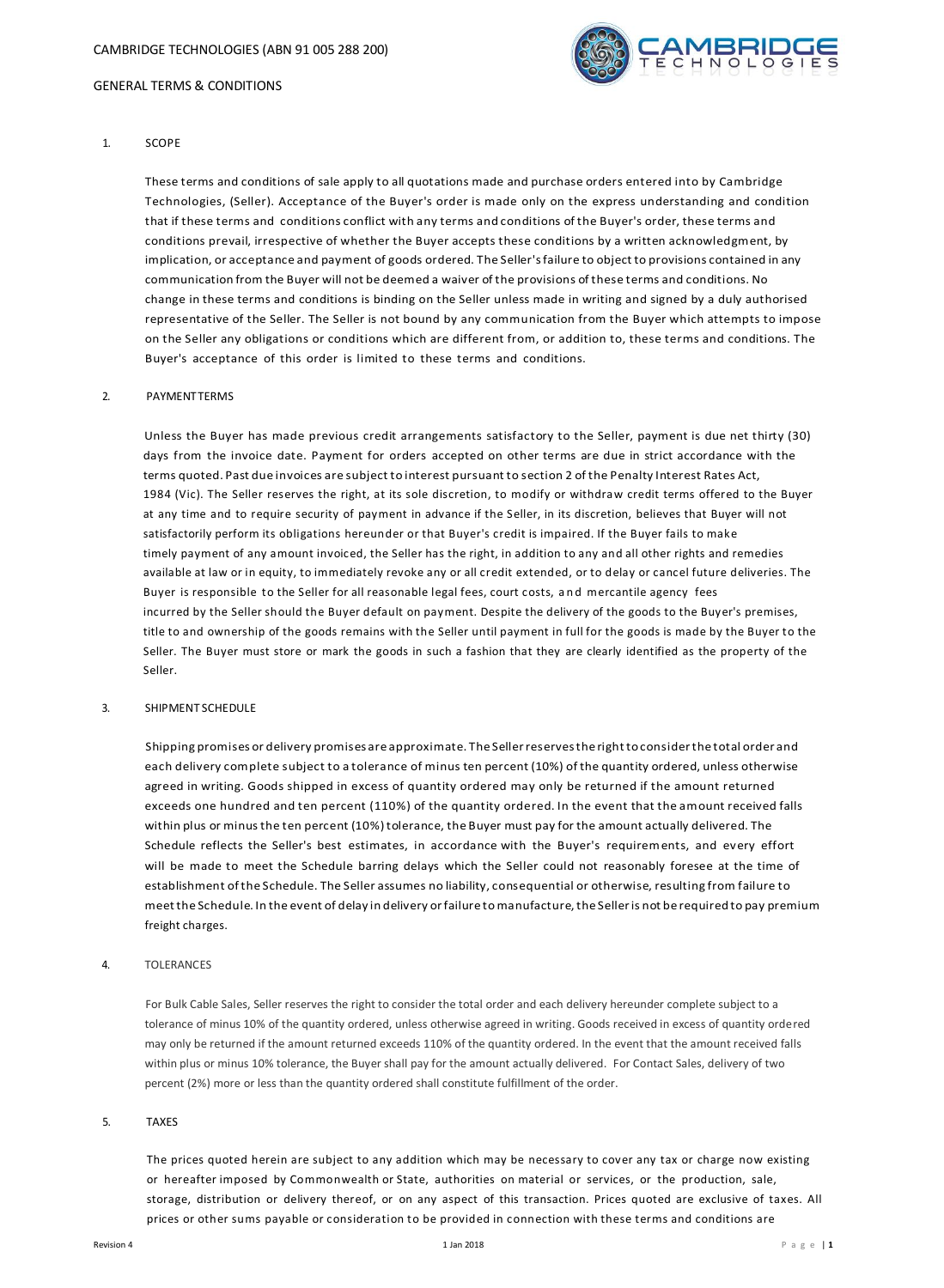

exclusive of any GST. Terms and conditions used in this clause which are defined in the GST Act have the same meaning given to those terms and expressions in that Act. If the Seller becomes liable to pay any GST in relation to any supply made by it under these terms and conditions, the distributor must pay to the Seller an additional amount

equal to the GST payable on or for the supply. The Seller must deliver to the Buyer a valid tax invoice in respect of the supply at or before the time of payment. Payment of the additional amount must

be made at the same time as payment for the supply.

## **FOREIGN SALES**

The Buyer is responsible for the entry of products into foreign countries in addition to the payment of import clearance costs, customs duties, fees, and foreign taxes (i.e. GST and VAT) unless otherwise agreed to in writing by the Seller in advance.

### 6. PATENTS &TRADEMARKS

The Buyer will hold the Seller harmless against any expense or loss resulting from infringement of patents or trademarks arising from compliance with the Buyer's designs or specifications or instructions. The Seller is not liable for any infringement of any patent where the infringement arises solely from use of the products with other devices or elements. With respect to all otheritems for which the Buyer furnishes the design as specifications, the Buyer agrees to defend, indemnify and hold the Seller harmless from all legal expenses which may be incurred by, and all damages and costs which may be assessed against the Seller in any action for infringement of any Australian law by such itemssold hereunder. The Seller will promptly inform the Buyer of any such claims made against the Seller, and the Seller will co-operate with the Buyer in every reasonable way to facilitate the defence of any such claim.

### 7. LIMITEDRIGHTS

The Buyer under this contract, does not acquire any rights to technical data, detailed design data or detailed manufacturing or process data items delivered under these terms and conditions including proprietary and/or patented technology or devices. The Buyer must not analyse, evaluate, or reverse engineer to determine the composition, formulation, or method of manufacture of any devices or hardware delivered under these terms and conditions, nor authorise others to do so. The Buyer may not assign its rights or obligations with respect to this sale or toany person or entity withoutfirst obtaining the written consent of the Seller.

## 8. PROCEDURES ANDCLAIMS

- 8.1 The Seller will not accept return of any goods, unless authorised in writing prior to shipment.
- 8.2 Granting the Buyer the authority to return goods will not be construed to signify the acceptance of the goods themselves or of the Buyer's claim but will only signify authority to physically return the goods so that they may be inspected, and so that proper disposition of the Buyer's claim may be made after such inspection.
- 8.3 The Seller reserves the right to return goods to the Buyer, after such inspection, with no credit to the Buyer, and with the Buyer to bear the transportation charges.
- 8.4 The maximum time lag between the original shipment of the goods and the request for authority to return goods by the Buyer is forty five (45) days, unless a specific exception is authorised by the Seller's Sales Manager. The maximum time lag for latent defects will be one (1) year unless a specific exception is authorised by the Seller's sales manager.
- 8.5 No replacement orders will be processed until final disposition has been made for the returned goods by the Seller's quality assurance department.
- 8.6 No credit will be given or accounting entry made until final quality assurance disposition has been made.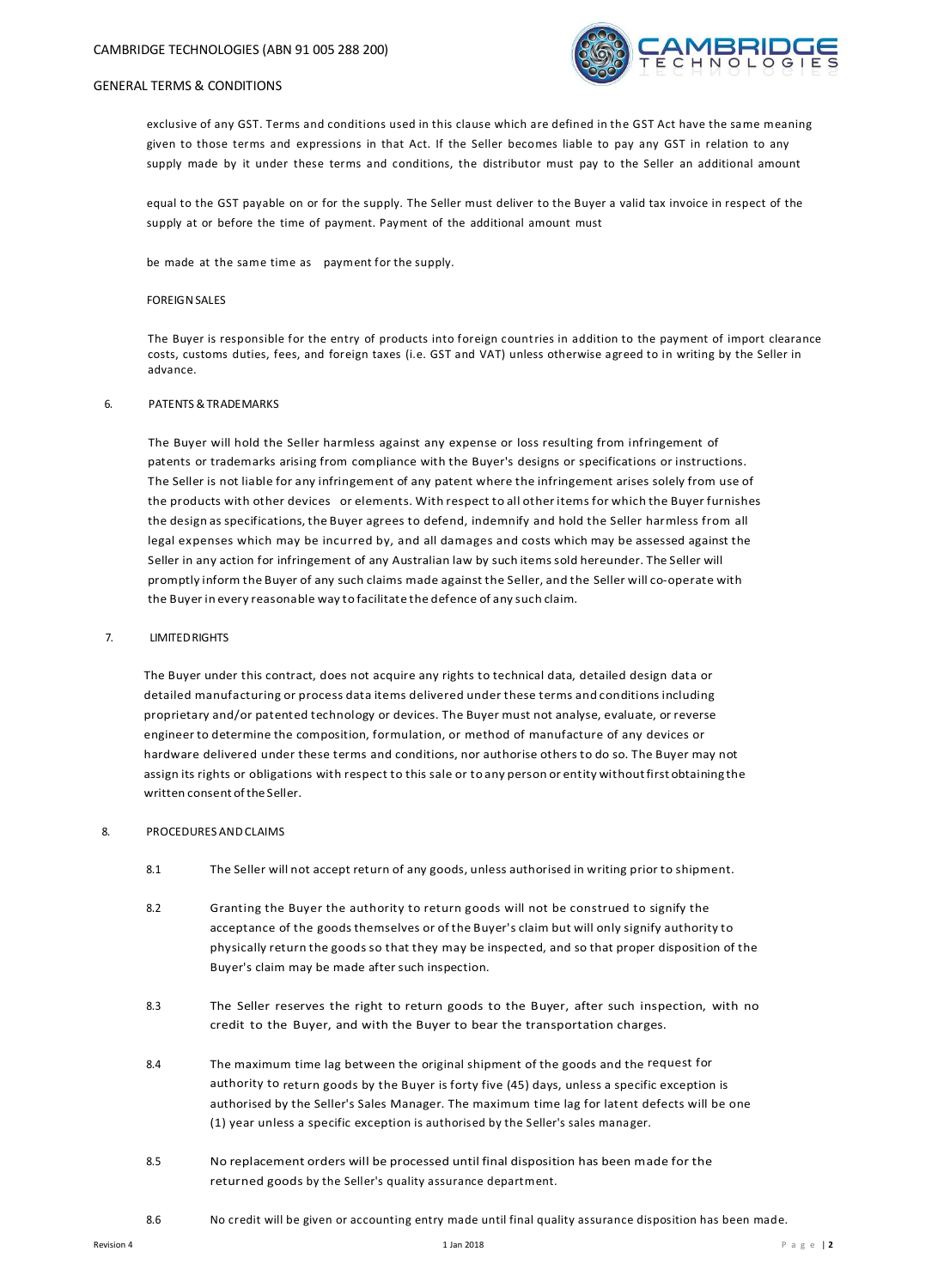

8.7 A restocking fee will be applied to all goods returned for credit unless the return is the result of an error by the Seller.

### 9. WARRANTY

The Seller undertakesthat goodssold hereunderto the Buyer are free from defectsin materialand workmanship and conformstospecificationssubjecttotheforty five (45)day notice period setforth in this paragraph 8. No other express warranty is given and no affirmation of the Seller by words or action constitutes a warranty. There are no warranties which extend beyond the description hereof. The remedies of the Buyer and the Seller provided in these terms and conditions are the exclusive and sole remedies of the parties. On receipt of written authorisation and definite shipping instructions from Seller, the Buyer must return all defective goods, or goods not conforming to specifications, to the Seller, after inspection by the Seller, or at the Seller's election, subject to inspection by the Seller. Goods can be returned only on written authorisation ofseller and must be returned within sixty (60) days of receipt of such authorisation and of definite shipping instructions from the Seller in the same condition as when received by the Buyer. Defective goods or goods not conforming to specifications, which is soreturned will be replaced orrepaired by the Seller without any additional charge, or, in lieu ofsuch replacement orrepair. The Seller may refund the purchase price applicable to such material. The Seller agrees to pay return transportation charges not exceeding those which would normally apply from the original destination on all defective goods or goods not meeting specifications. However, the Selleris not obligated for such charges when goodsreturned prove to be

free from defects and meets specifications. The Seller will and hold goods that prove to be free from defects and meets specifications for shipping instructions and the Buyer must furnish such instructions promptly on request.

The Seller's liability is limited solely to the replacement or repair or to refunding the purchase price applicable to defective material or material not meeting specifications. The Selleris not liable for any consequential damages nor for loss, damages or expenses directly or indirectly arising from the use of the goodsincluding warehousing, labour, handling and service charges not expressly authorised by the Seller. Anything herein to the contrary despite, goods purchased or obtained by sale from other manufacturers are warranted only to the extent of the original manufacturer's express warranty to the Seller. Goods sold by the Seller will not be considered defective or nonconforming to the Buyers' order if they:

- 9.1 Satisfactorily fulfil the performance requirements that were:
	- 9.1.1 provided by the Buyer to the Seller ; or
	- 9.1.2 as published in the Seller's product specification literature, or
- 9.2 In accordance with any written or verbal agreement between the Buyer and the Seller,;or
- 9.3 Are in accordance with samples approved by the Buyer.

This warranty does not apply to any goods or parts thereof which have been subjected to accident, negligence, alteration, abuse, or misuse. Also, disassembly of any Seller's goods by anyone other than an authorised representative of Seller voids this warranty in its entirety. The Seller's aggregate liability in damages or otherwise will not exceed the payment, if any, received by the Seller for the goods furnished or to be furnished, as the case may be, which is the subject of a claim or dispute and in no event is the Seller liable for incidental, consequential, or special damages, howsoever caused. The Seller warrants only that all goods manufactured by it (but not by others) are within the Seller's standard limits of tolerance and variations or such limits of tolerance and variations as the Buyer and the Seller may agree on in writing. The Seller, in full satisfaction of its liability hereunder to the Buyer, may replace or repair any material covered by this warranty which is returned by the Buyer, transportation charges prepaid and which examination proves not to be within the aforesaid limits of tolerances and variations. The Seller's liability for damages, expenses or costs of any kind is limited to the value of the goods sold hereunder. The Seller is not liable for any repair or replacement of material covered by this warranty except those made with the Seller's prior written consent. The Seller is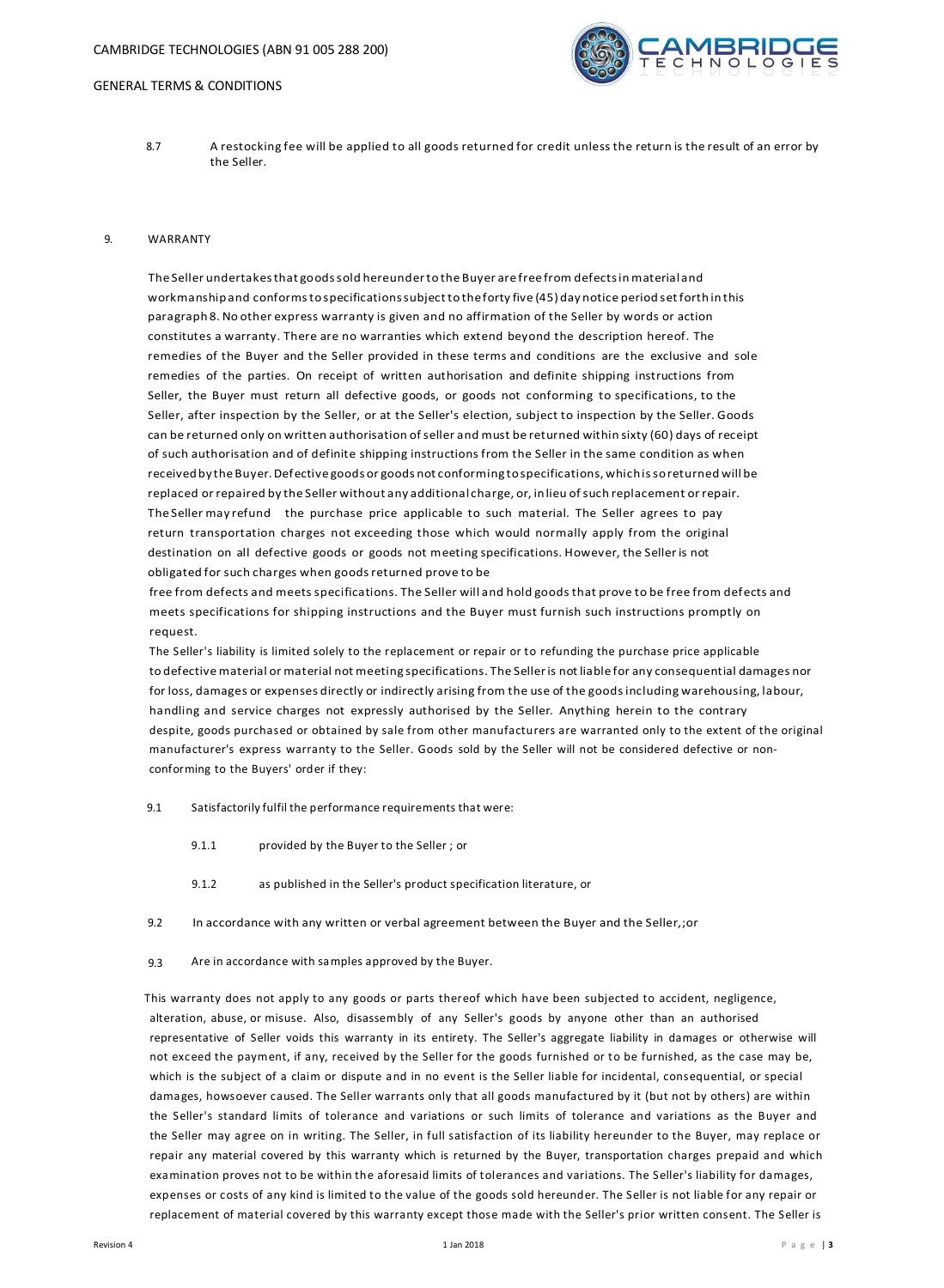

only liable for breach of this warranty if it receives written notice of a breach within forty-five (45) days from the date of shipment of the goods to which the breach relates. The Seller makes no warranties regarding goods manufactured by it or by others including without limitation warranties as to merchantability, fitness for a particular purpose or warranties against infringement of any patent, either express or implied, except as provided above.

### 10. PRICING

The Seller reserves the right to adjust pricing on the Buyer's orders with scheduled deliveries exceeding one hundred andtwenty (120) days.

### 11. TITLE - F.O.B. POINT:

All sales are made F.O.B. point of shipment. In the absence of written agreement to the contrary, the means of packaging, shipment, or delivery of goods is at the discretion of the Seller. The Buyer assumes all risk for loss or damage on delivery by the Seller of goods to carrier in good condition at F.O.B. point. The Buyer is responsible for making any claim against carriers for any loss, and for any damage, visible or concealed to goods while in transit. Any such loss or damage does not relieve the Buyer of any obligations hereunder. Any claims for loss or damage after risk of loss has passed as herein provided must be filed with the carrier. Goods held or stored for the Buyer are at the risk and expense of the Buyer. If at the request of the Buyer, shipments are postponed more than thirty (30) days, the amount due thereon will become due thirty (30) days after notice that the items are ready for shipment. The Seller is not liable for loss or damage for delay in delivery or failure to manufacture due to causes beyond itsreasonable control.

## 12. TITLE

Unless otherwise specified in writing, the Seller retains title to and possession of any models, patterns, dies, moulds, jigs, fixtures, and tools made for or obtained for use in connection with these terms and conditions.

### 13. MODIFICATIONS

Unless controlled by the Buyer's specifications, the Seller reserves the right to modify specifications of goods ordered by the Buyer herein providing that the modification will not materially affectform, fit orfunction.

## 14. APPLICABLE LAW ANDJURISDICTIONANDVENUE

If any part of the terms and conditions stated herein are held void or unenforceable, such part will be treated as severable, leaving valid the remainder of the terms and conditions notwithstanding the part or parts found void or unenforceable.

#### 15. TERMINATION, CANCELLATIONANDREDUCTION

No order accepted by the Seller may be terminated, cancelled or reduced by the Buyer except by mutual agreement of the Buyer and the Seller. The Buyer agrees that in the event the Seller agrees to allow complete or partial cancellation the Buyer must pay a twenty percent (20%) cancellation fee computed on the amount of the order cancelled, and the price paid for the portion of the order accepted by Buyer will be adjusted upward to offset any quantity discounts which were previously given based on the size of the order.

## 16. NON-RETURNABLE,NON-CANCELABLEGOODS

In any event, the Buyer will assume fullfinancial liability for all goods purchased by the Sellerto comply with the Buyer's purchase order. The Seller identifies all goods as non-returnable or non-cancellable unless otherwise agreed to in writing by the Seller. In the event of termination of the Buyer's purchase order to the Seller, the Seller will make commercially reasonable efforts to return such goods in order to minimise the Buyer's financial liability. The Seller's efforts are considered completed after a period ofthirty (30) calendar daysfrom date of cancellation. The Buyer will provide payment to the Seller for non-returnable, non-cancellable goods within sixty (60) days of cancellation of the Buyer's purchase order or portion thereof.